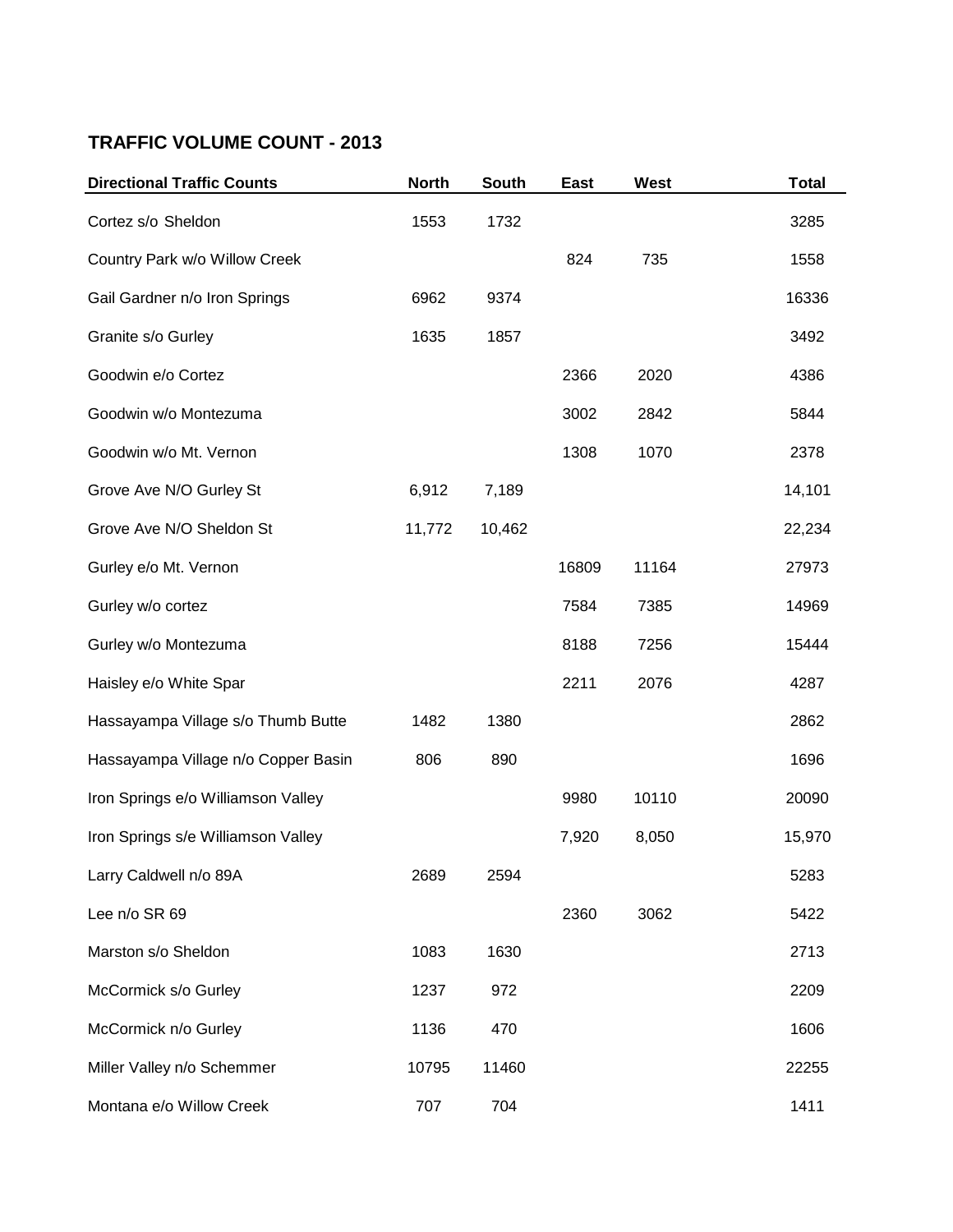| <b>Directional Traffic Counts</b>          | <b>North</b> | South | East  | West  | <b>Total</b> |
|--------------------------------------------|--------------|-------|-------|-------|--------------|
| Montezuma n/o Merritt                      | 18638        | 12068 |       |       | 30706        |
| Montezuma n/o Gurley                       | 4501         | 5527  |       |       | 10028        |
| Mt. Vernon @ Senator Hwy                   | 2533         | 2028  |       |       | 4561         |
| Park s/o Gurley                            | 2559         | 2859  |       |       | 5418         |
| Pioneer Prkwy w/o 89                       |              |       | 7847  | 7791  | 15638        |
| Pioneer Prkwy w/o Willow Creek             |              |       | 3113  | 2924  | 6037         |
| Pleasant n/o Sheldon                       | 2746         | 3241  |       |       | 5987         |
| Pleasant s/o Sheldon                       | 1800         | 1672  |       |       | 3472         |
| Rosser w/o 89                              |              |       | 2530  | 2347  | 4877         |
| Rosser e/o Willow Creek                    |              |       | 3232  | 3314  | 6546         |
| Sheldon w/o Marston                        |              |       | 13384 | 13980 | 27364        |
| SR 69 w/o Prescott Lakes Prkwy             |              |       | 14120 | 18303 | 32423        |
| SR 89 @ Phippen Museum                     | 7206         | 7137  |       |       | 14343        |
| SR 89A e/o 89                              |              |       | 9045  | 12994 | 22039        |
| SR 89 n/o Willow Creek                     | 10630        | 10310 |       |       | 20940        |
| SR 89 s/o Rosser                           | 7659         | 7584  |       |       | 15243        |
| Sylvan e/o Williamson Valley               |              |       | 531   | 444   | 975          |
| Walker s/o 69                              | 4320         | 3808  |       |       | 8128         |
| Williamson Valley n/o Iron Springs/Whipple | 4958         | 5502  |       |       | 10460        |
| Williamson Valley s/o Pioneer Prkwy        | 4344         | 4300  |       |       | 8644         |
| Willis e/o Montezuma                       |              |       | 2640  | 3480  | 6120         |
| Willis w/o Montezuma                       |              |       | 4966  | 7312  | 12278        |
| Willow Creek n/o Pioneer Prkwy             | 4114         | 4097  |       |       | 8211         |
| Willow Creek s/o Green                     | 15225        | 14156 |       |       | 29381        |
| Willow Creek s/o Heritage Park             | 10231        | 10440 |       |       | 20671        |